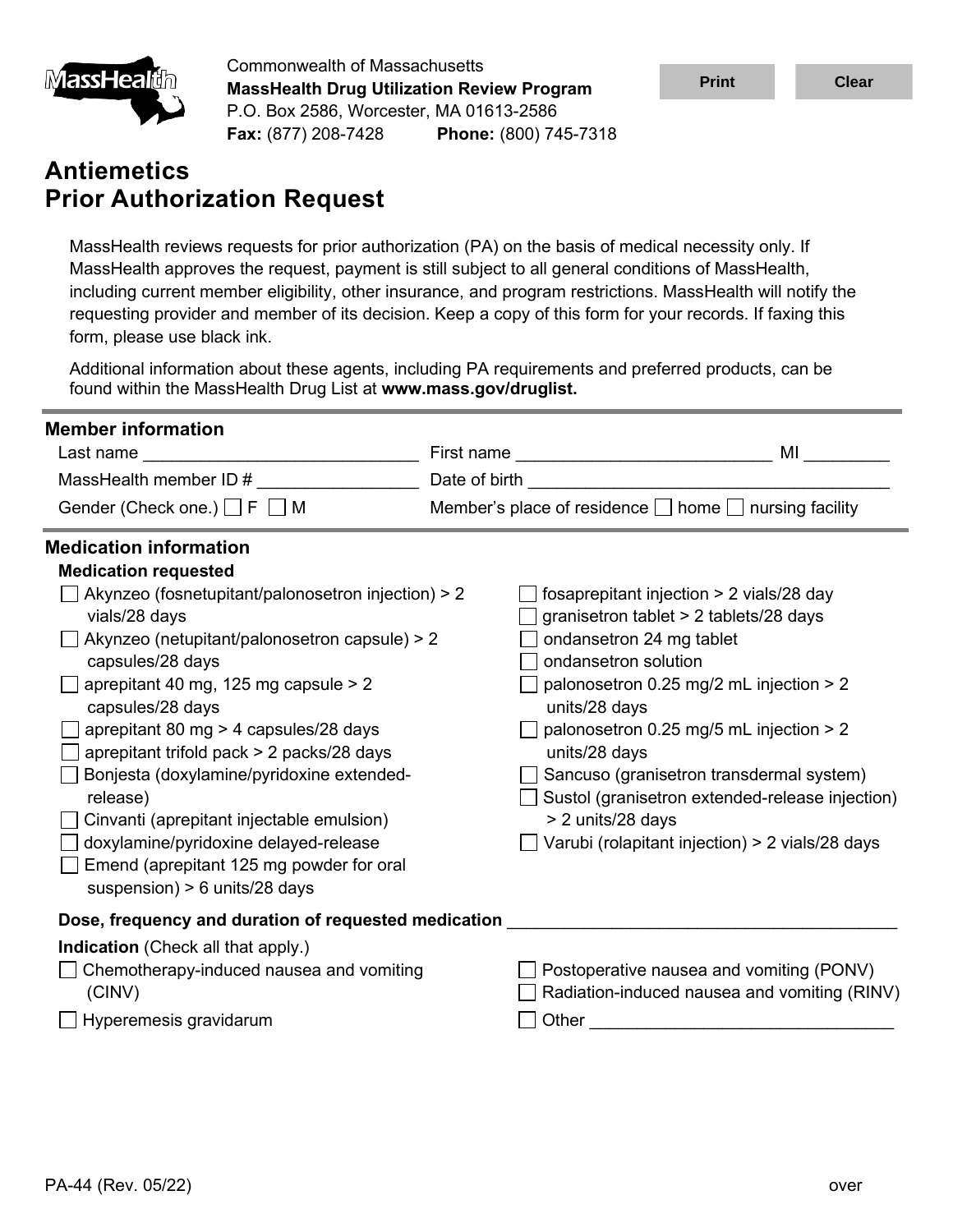#### **Section I. Please complete for Cinvanti requests.**

Has the member had a trial of aprepitant or fosaprepitant injection?

 $\Box$  Yes. Please list the dates/duration of trial and outcomes below.

Dates/duration of use

Did the member experience any of the following?  $\Box$  Adverse reaction  $\Box$  Inadequate response  $\Box$  Other Briefly describe details of adverse reaction, inadequate response, contraindication, or other.

 $\_$  ,  $\_$  ,  $\_$  ,  $\_$  ,  $\_$  ,  $\_$  ,  $\_$  ,  $\_$  ,  $\_$  ,  $\_$  ,  $\_$  ,  $\_$  ,  $\_$  ,  $\_$  ,  $\_$  ,  $\_$  ,  $\_$  ,  $\_$  ,  $\_$  ,  $\_$  ,  $\_$  ,  $\_$  ,  $\_$  ,  $\_$  ,  $\_$  ,  $\_$  ,  $\_$  ,  $\_$  ,  $\_$  ,  $\_$  ,  $\_$  ,  $\_$  ,  $\_$  ,  $\_$  ,  $\_$  ,  $\_$  ,  $\_$  ,

 $\Box$  No. (Please explain why.)

# **Section II. Please complete for Akynzeo, aprepitant, fosaprepitant injection, granisetron tablet, palonosetron, Sustol, and Varubi requests exceeding the quantity limit.**

\_\_\_\_\_\_\_\_\_\_\_\_\_\_\_\_\_\_\_\_\_\_\_\_\_\_\_\_\_\_\_\_\_\_\_\_\_\_\_\_\_\_\_\_\_\_\_\_\_\_\_\_\_\_\_\_\_\_\_\_\_\_\_\_\_\_\_\_\_\_\_\_\_\_\_\_\_\_\_\_\_\_\_\_\_\_\_\_  $\_$  , and the set of the set of the set of the set of the set of the set of the set of the set of the set of the set of the set of the set of the set of the set of the set of the set of the set of the set of the set of th

\_\_\_\_\_\_\_\_\_\_\_\_\_\_\_\_\_\_\_\_\_\_\_\_\_\_\_\_\_\_\_\_\_\_\_\_\_\_\_\_\_\_\_\_\_\_\_\_\_\_\_\_\_\_\_\_\_\_\_\_\_\_\_\_\_\_\_\_\_\_\_\_\_\_\_\_\_\_\_\_

 $\_$  , and the set of the set of the set of the set of the set of the set of the set of the set of the set of the set of the set of the set of the set of the set of the set of the set of the set of the set of the set of th  $\_$  , and the set of the set of the set of the set of the set of the set of the set of the set of the set of the set of the set of the set of the set of the set of the set of the set of the set of the set of the set of th

Please describe the medical necessity for exceeding the quantity limit.

#### **Section III. Please complete for ondansetron solution requests.**

Does the member have a medical condition in which they are unable to swallow tablets/capsules?

 $\Box$  Yes. (Please list reason.)

□ No. (Please provide clinical rationale why conventional dosage forms cannot be used.)

## **Section IV. Please complete for ondansetron 24 mg tablet requests.**

Please provide clinical rationale for the use of the requested strength.

#### **Section V. Please complete for Sancuso requests.**

Has the member had a trial of ondansetron ODT?

 $\Box$  Yes. Please list the dates/duration of trial and outcomes below.

Dates/duration of use

Did the member experience any of the following?  $\Box$  Adverse reaction  $\Box$  Inadequate response  $\Box$  Other Briefly describe details of adverse reaction, inadequate response, contraindication, or other.

\_\_\_\_\_\_\_\_\_\_\_\_\_\_\_\_\_\_\_\_\_\_\_\_\_\_\_\_\_\_\_\_\_\_\_\_\_\_\_\_\_\_\_\_\_\_\_\_\_\_\_\_\_\_\_\_\_\_\_\_\_\_\_\_\_\_\_\_\_\_\_\_\_\_\_\_\_\_\_\_\_

 $\Box$  No. (Please explain why.)  $\Box$ 

## **Section VI. Please complete for Bonjesta and doxylamine/pyridoxine delayed-release requests.**

1. Has the member had a trial of pyridoxine?

 $\Box$  Yes. Please list the dates/duration of trial and outcomes below.

Dates/duration of use example and the set of the set of the set of the set of the set of the set of the set of the set of the set of the set of the set of the set of the set of the set of the set of the set of the set of t

| Did the member experience any of the following? $\square$ Adverse reaction $\square$ Inadequate response $\square$ Other |
|--------------------------------------------------------------------------------------------------------------------------|
| Briefly describe details of adverse reaction, inadequate response, contraindication, or other.                           |

 $\_$  , and the set of the set of the set of the set of the set of the set of the set of the set of the set of the set of the set of the set of the set of the set of the set of the set of the set of the set of the set of th

| $\Box$ No. (Please explain why.) |  |
|----------------------------------|--|
|----------------------------------|--|

2. Has the member had a trial of doxylamine?

Yes. Please list the dates/duration of trial and outcomes below.

Dates/duration of use example of the state of the state of the state of the state of the state of the state of the state of the state of the state of the state of the state of the state of the state of the state of the sta

| Did the member experience any of the following? $\square$ Adverse reaction $\square$ Inadequate response $\square$ Other |
|--------------------------------------------------------------------------------------------------------------------------|
| Briefly describe details of adverse reaction, inadequate response, contraindication, or other.                           |

 $\_$  ,  $\_$  ,  $\_$  ,  $\_$  ,  $\_$  ,  $\_$  ,  $\_$  ,  $\_$  ,  $\_$  ,  $\_$  ,  $\_$  ,  $\_$  ,  $\_$  ,  $\_$  ,  $\_$  ,  $\_$  ,  $\_$  ,  $\_$  ,  $\_$  ,  $\_$  ,  $\_$  ,  $\_$  ,  $\_$  ,  $\_$  ,  $\_$  ,  $\_$  ,  $\_$  ,  $\_$  ,  $\_$  ,  $\_$  ,  $\_$  ,  $\_$  ,  $\_$  ,  $\_$  ,  $\_$  ,  $\_$  ,  $\_$  ,